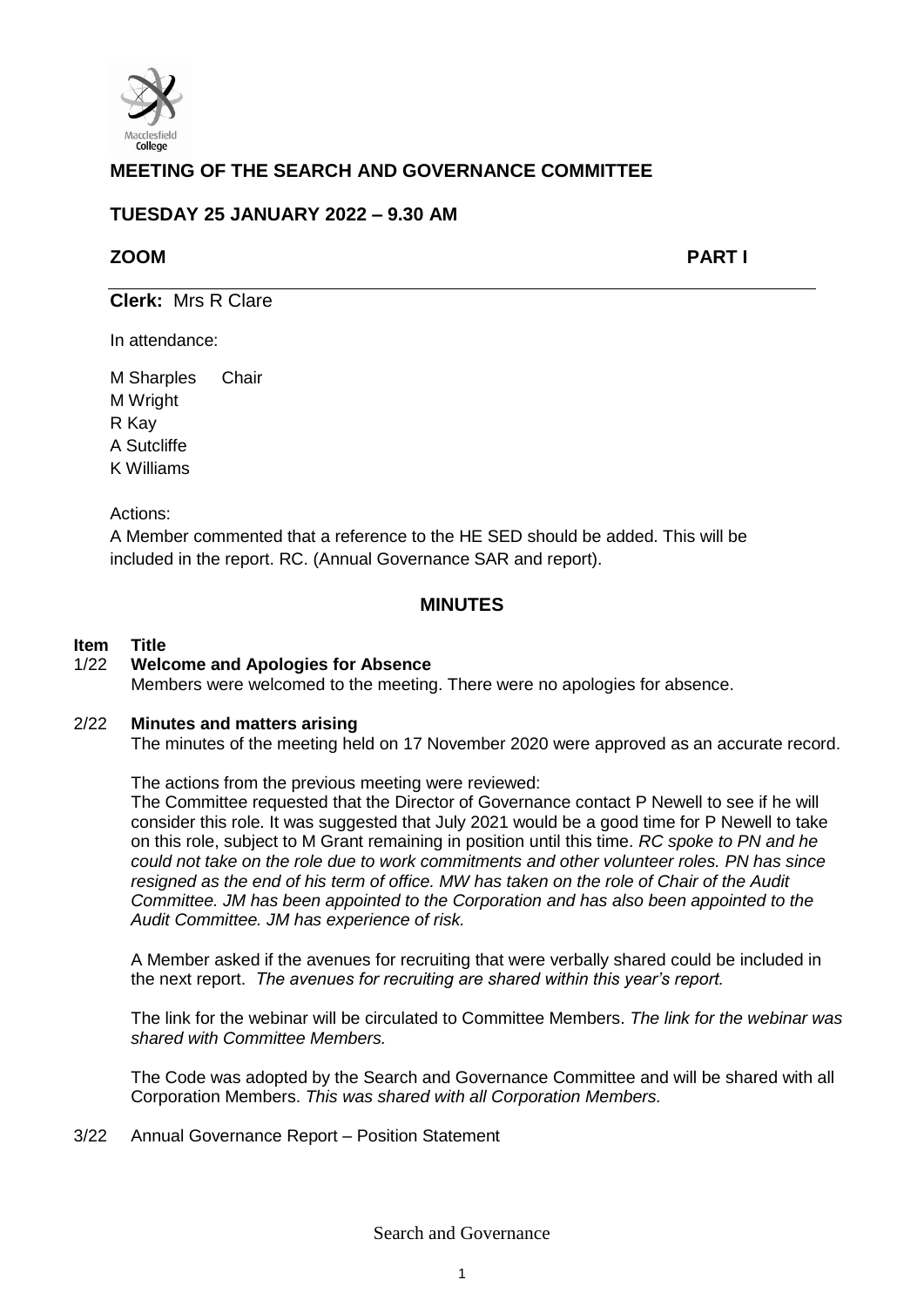The Director of Governance shared the Annual Governance report and position statement. RC summarised the main points of the report. RC reported that attendance was high as 85% against a target of 80%. 80% was the national benchmark.

The Corporation continued to operate remotely for meetings and strategy days using Zoom and Trust Governors through 2020/2021.

The new Governor Engagement strategy was launched and was fully inclusive. This included Student Council meetings, Staff meetings, Health and Safety visits, Campus visits, learning walks, SMT meetings, IT Internal Group, Dragons Den Panel, Safeguarding and E, D and I meetings.

Training continued to take place remotely and included a range of events hosted by ETF and AoC, in addition to our own internal training. Educare was launched and training was high on the national and regional conferences. There was also training on High Quality Delivery Online and T Levels. MS, RC and RK also completed the Oxford Development Programmes. Training hours were recorded at 201.

Three new Members were appointed in line with the skills audit and Equality, Diversity and Inclusion strategy for the College. Unfortunately, one of these Members had to leave due to family commitments.

The key priorities are shared in the report on page 6, as confirmed in the overall SAR. The Impact Plan was received. The plan was updated as dated December 2021.

**A Member commented that a reference to the HE SED should be added. This will be included in the report.** 

#### 4/22 **Committee Membership and Recruitment**

An update report on Committee Membership and Recruitment was shared. Two Members term of office are due to expire in September and October 2022. The Chair of the Corporation has agreed to remain in position. AS term of office is linked to his position as Chair of TMA.

MS, MW, RK and RC have met a number of new governors. It was decided not to interview one candidate based on their application. One candidate was interviewed but deemed not suitable due to their skills. JM was interviewed and has since been appointed to the Corporation and the Audit Committee. RCh was interviewed last week and her appointment is recommended for approval. RCh leads HR for East Cheshire NHS Trust. Her Chairman of the Board has approved her appointment. This was a requirement that the Trust needed to be complete prior to appointment.

RC reported that there are currently five Members on each Committee. The Standing Orders recommend no fewer than four members but the Terms of Reference state up to six Members. We will consider an additional Member from the existing membership to each Committee once the new Members have been appointed. The Committee approved the current membership.

In terms of recruitment going forward, an additional Member was required for the Corporation for finance. It was confirmed that a refresh of the skills audit will be completed in May, along with the appraisal of the Chair.

### 5/22 **Terms of reference**

The terms of reference were shared in advance of the meeting. There were no changes recommended. The terms of reference for the Committee were approved.

## 6/22 **Sector update**

Update from AoC Chair and Principal Group

Search and Governance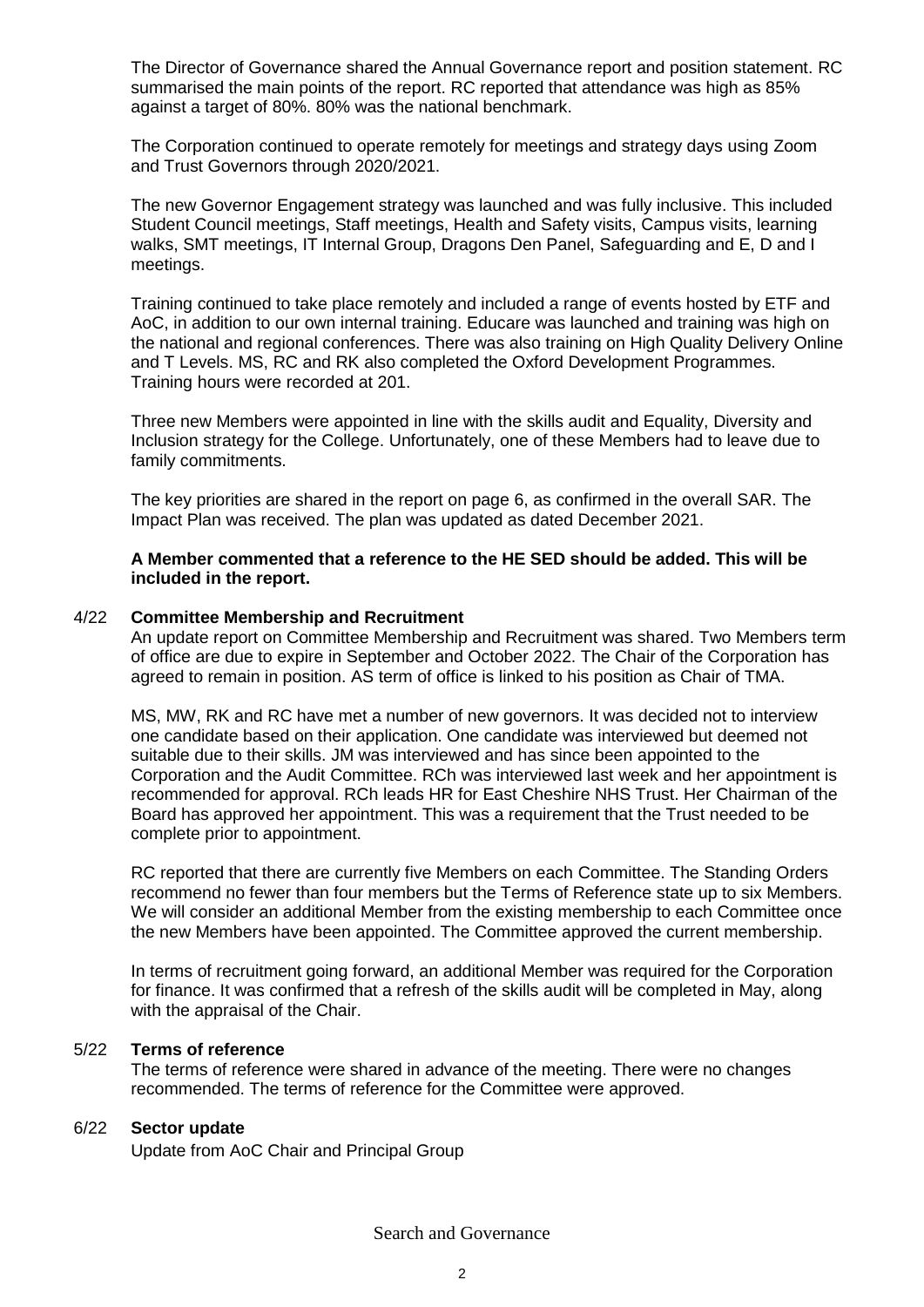The Principal confirmed that other colleges who had been inspected reported that Leadership was a priority and Governance was quite a small focus within the priority. There are only two lines linked to Governance within the framework. Most colleges were receiving 4-day inspections not two-day inspections from September. Ofsted are carrying out deep dives in high and low performance areas. The College is preparing for their next inspection.

## Governance Review

At the December Corporation meeting the Interim Guidance on strengthening governance was shared. The guidance recommended an external review of governance to take place every three years. This was recommended to take place in 2021/22 or 2022/23. The expectation was the review would take place against the updated Code of Good Governance. The last external review took place in 2018 and included a Governance Health Check. Internal reviews take place at the College annually. An internal Audit on Governance is due to take place in May 2022. RC recommended for the external review to take place in February 2023. The actions from the review could be incorporated into the Strategic Planning day. The Chair suggested to leave the review as late as possible. This was due to having an internal audit in May and ensuring that the review is taking place at a time when it can be most effective in terms of who carries out the review and at what cost.

• Decision in relation to remote meetings. Hybrid model.

RC discussed the intention to move to in person meetings from April. RC questioned Members on a hybrid model and action if a Member did not feel comfortable coming on site. Corporation Members discussed this and agreed that the hybrid model would be the most suitable.

# 7/22 **Code of Conduct 17th Editions**

The Code of Conduct 17<sup>th</sup> Editions for Governors was provided. This was approved and will be shared with all Corporation Members. RC informed Members that in relation to Register of Interests it is the governor's responsibility to report any changes in year.

## 8/22 **Standing Orders and Scheme of Delegation**

The Standing Orders and Scheme of Delegation were shared in advance of the meeting. The changes to the Standing Orders were changes in job title, references to 'in writing' to include hard copy, electronic and email. In relation to governor's removal from post, there was an added clause of if 'It is in the best interest of the Corporation'. The reference to Personal Interests was updated to the Charity Commission instead of the Secretary of State. The changes were in line with the updated Articles of Association recently approved by the Corporation and in conjunction with Eversheds.

# 9/22 **Mapping of Code of Good Governance for English Colleges**

The draft review of the mapping of the Code of Good Governance for English Colleges was presented. The code was fully implemented with the exception of two sections. One was in relation to the requirement for an external review of Governance. This was last conducted in 2018 and will be conducted in February 2023. Internal assessments take place annually.

The section on Environmental Sustainability had been shared with VH and this will be reviewed by ELT. This code needs completing by 2022/23. VH will review the requirements of the code and decide if this work needs to be commissioned or can be completed in-house. This may need to be reviewed in collaboration with local colleges as it could prove costly.

Search and Governance